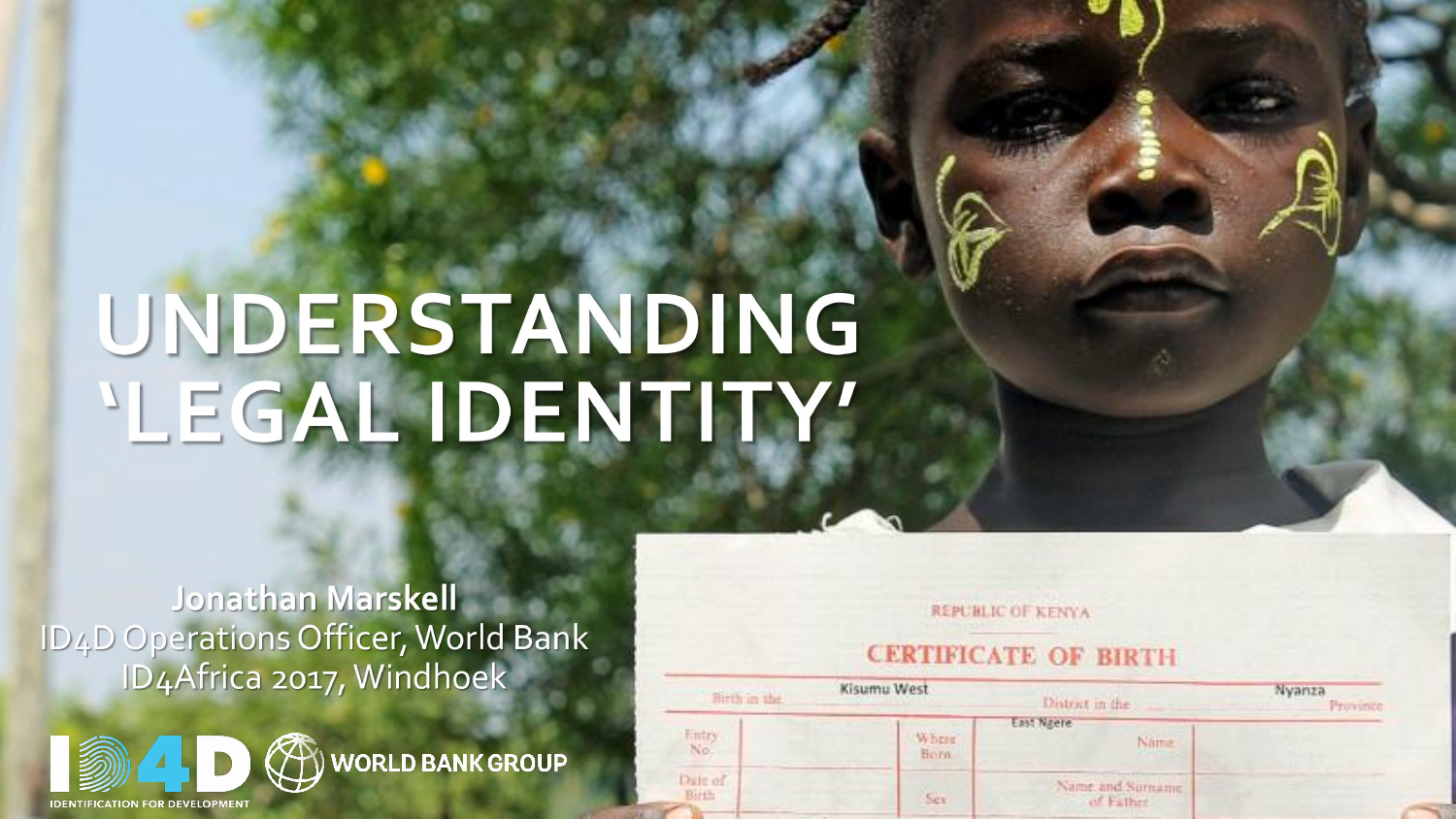

1. There is no international **or regional** consensus on what 'legal identity' is (e.g. definitions, standards etc.)

2. There is no internationally- or regionally-agreed indicator to **comprehensively** measure achievement of SDG16.9

3. Civil registration is essential for SDG16.9 and **robust and sustainable** national ID systems, but not by itself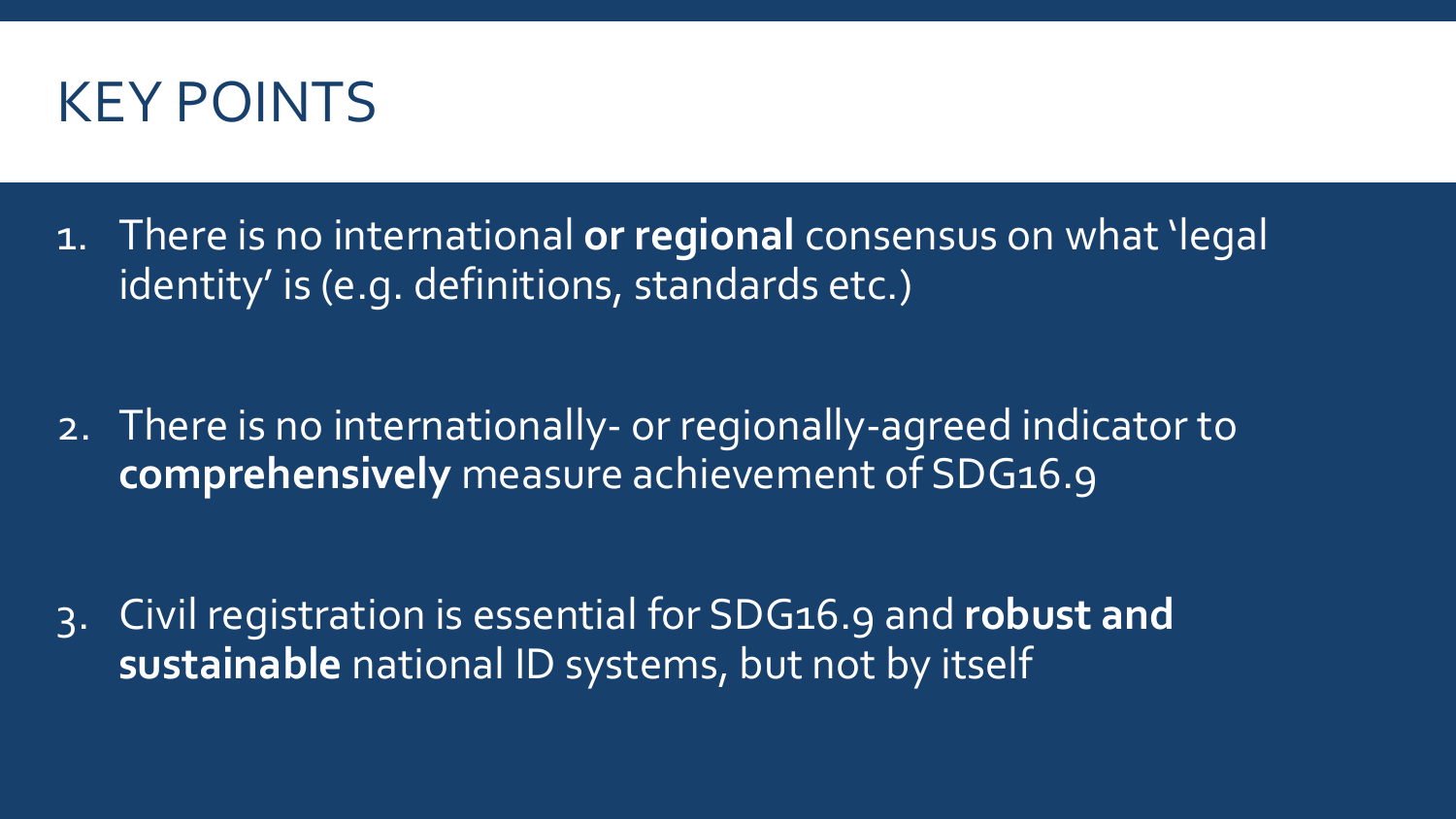## INCREASING INTERNATIONAL IMPORTANCE

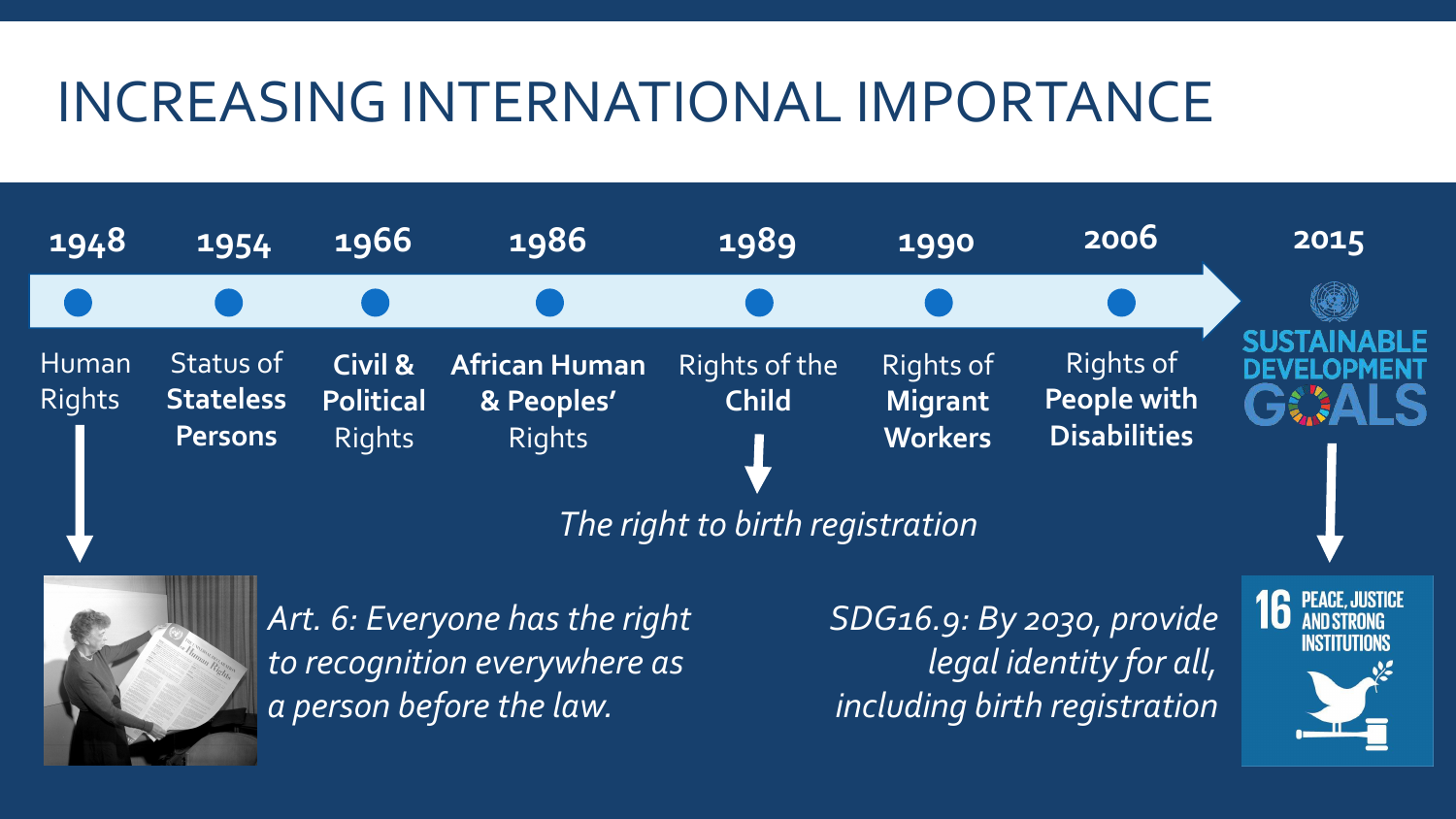## GLOBAL MOMENTUM FOR 'CRVS'

- Global and regional initiatives since 2010
- Recognition that civil registration is an important source of vital statistics
- Generating awareness and political commitment
- Challenge of linking with ID<br>
The picture of the picture of the picture of the picture of the picture of the picture initiatives





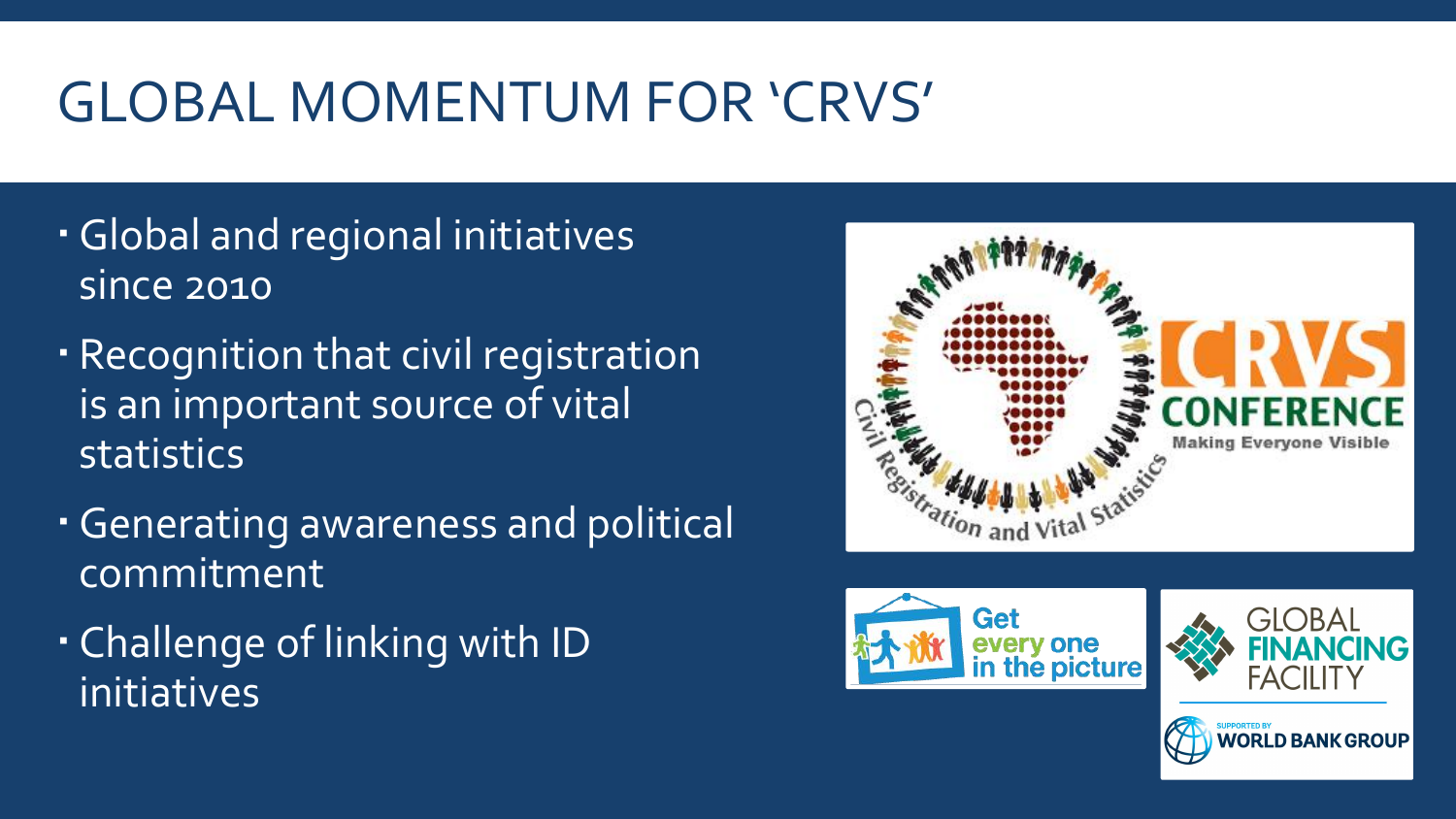## ATTEMPTSTO DEFINELEGAL IDENTITY

#### **ADB (2007)**

*"A human being's legal (as opposed to physical) personality. Legal identity allows persons to enjoy the legal system's protection and to enforce their rights or demand redress for violations by accessing state institutions such as courts and law enforcement agencies."*

#### **IADB (2010)**

*"Legal civil status obtained through birth registration and civil identification that recognizes the individual as a subject of law and protection of the state."*

**ESCAP, UNDP, UNICEF, UNHCR and Plan (2014)** *"Recognition of a person's existence before the law, facilitating the realization of specific rights and corresponding duties."*

Official, government-issued and recognized identity documents—documents that include basic information attesting to the holder's identity and age, status, and/or legal relationships.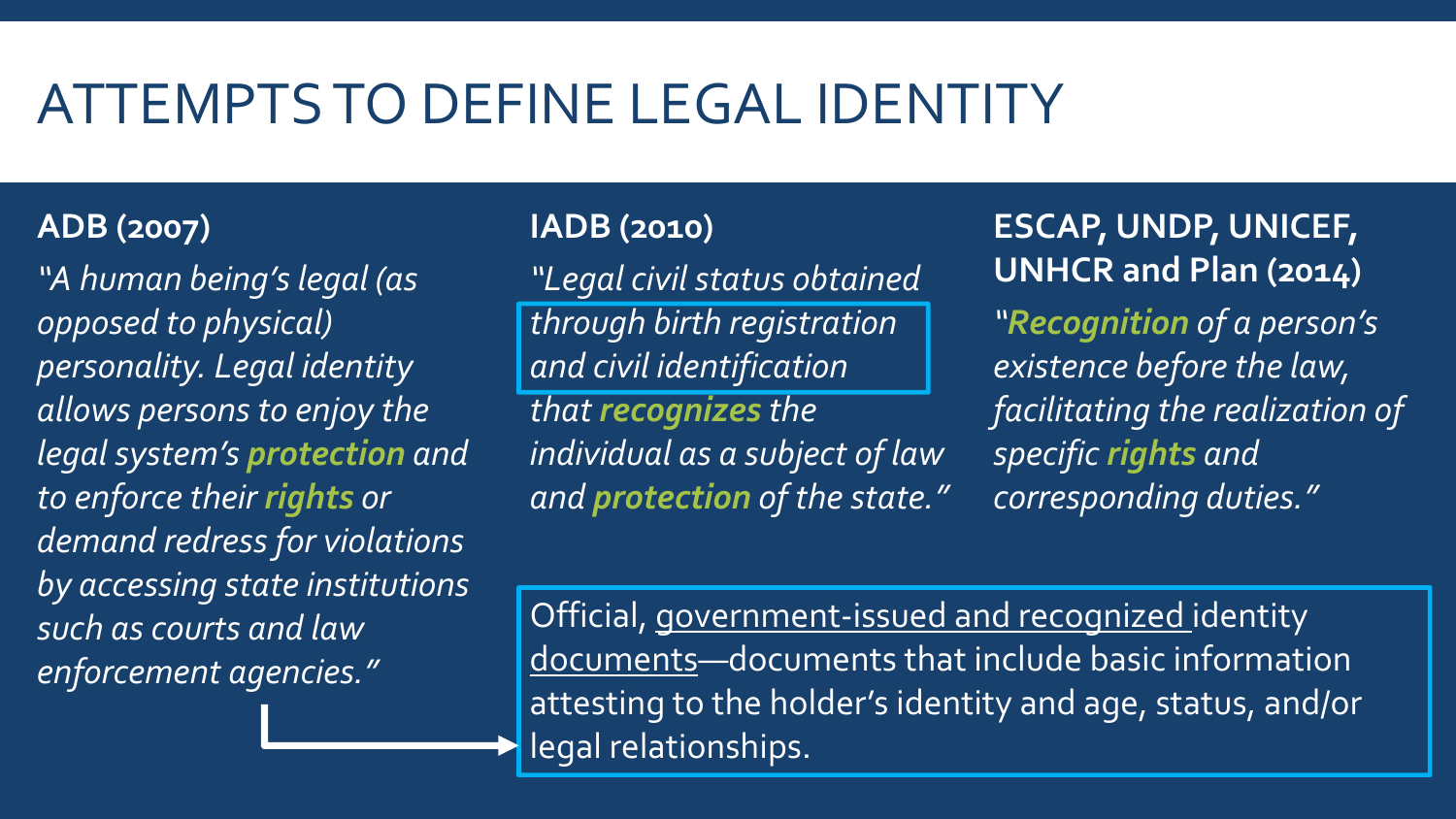## HASTECHNOLOGY DISRUPTED LEGAL IDENTITY?

**Principles on Identification for Sustainable Development: Toward the digital age (endorsed by 18 organizations since 2017)**

*credentials (e.g., identifying numbers, cards, digital certificates, etc.) that can be used as proof of identity."*

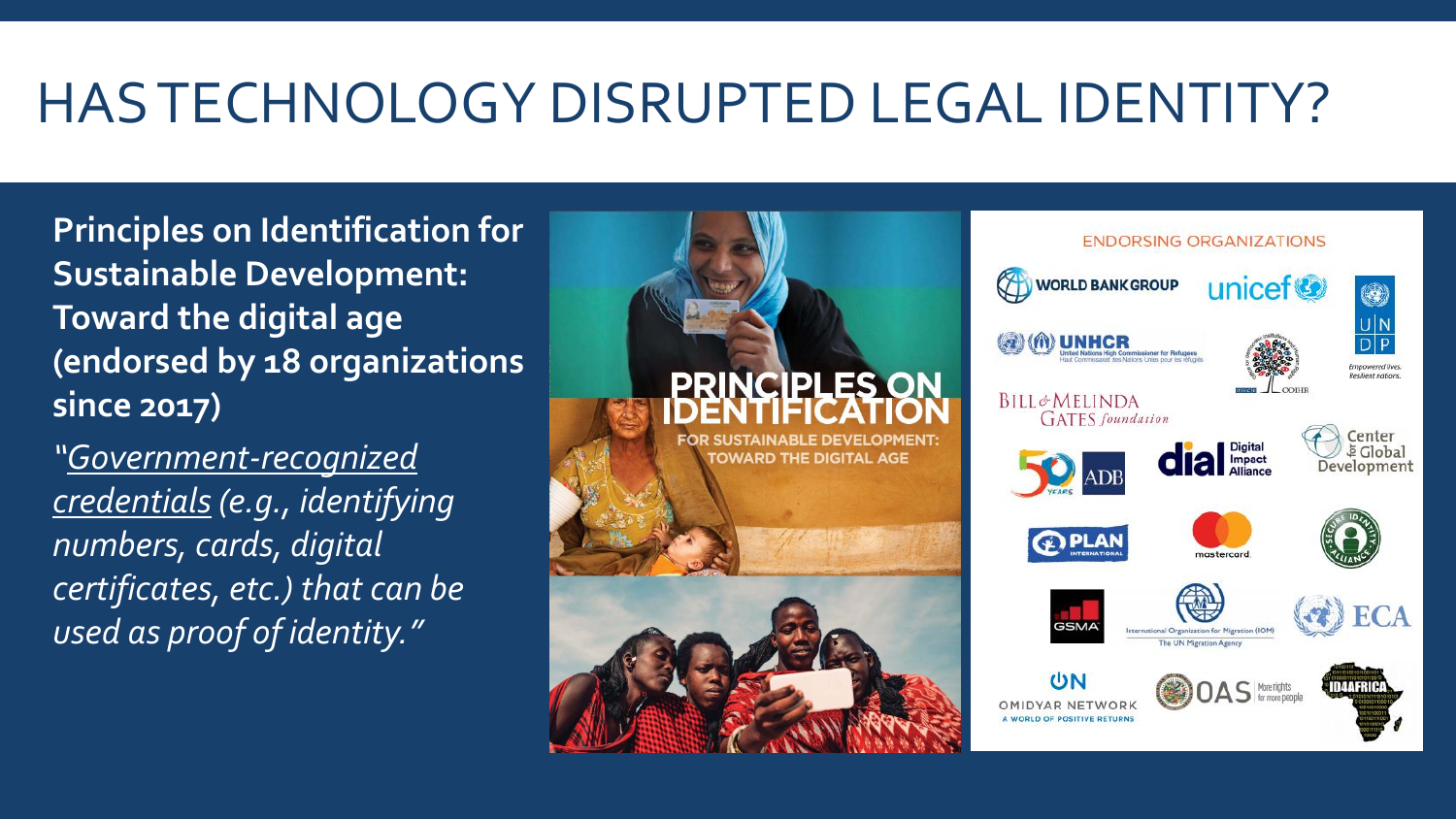#### SOURCES OF PROOF OF LEGAL IDENTITY

- . Legal identity begins from birth, regardless of the existence of proof.
- Whatever the definition of 'legal identity' , *proof of* legal identity is generally accepted as being:
	- **Civil registration** documentation (e.g. birth certificates)
	- **National IDs**, ideally based on civil registration
	- Some **official functional IDs** (e.g. voter card, driving license, passport, resident and refugee cards), typically in the absence (or denial) of the other two
	- Emerging trend: **National IDs for children** (e.g. Senegal, Rwanda, Uganda, Malaysia,Thailand, Indonesia)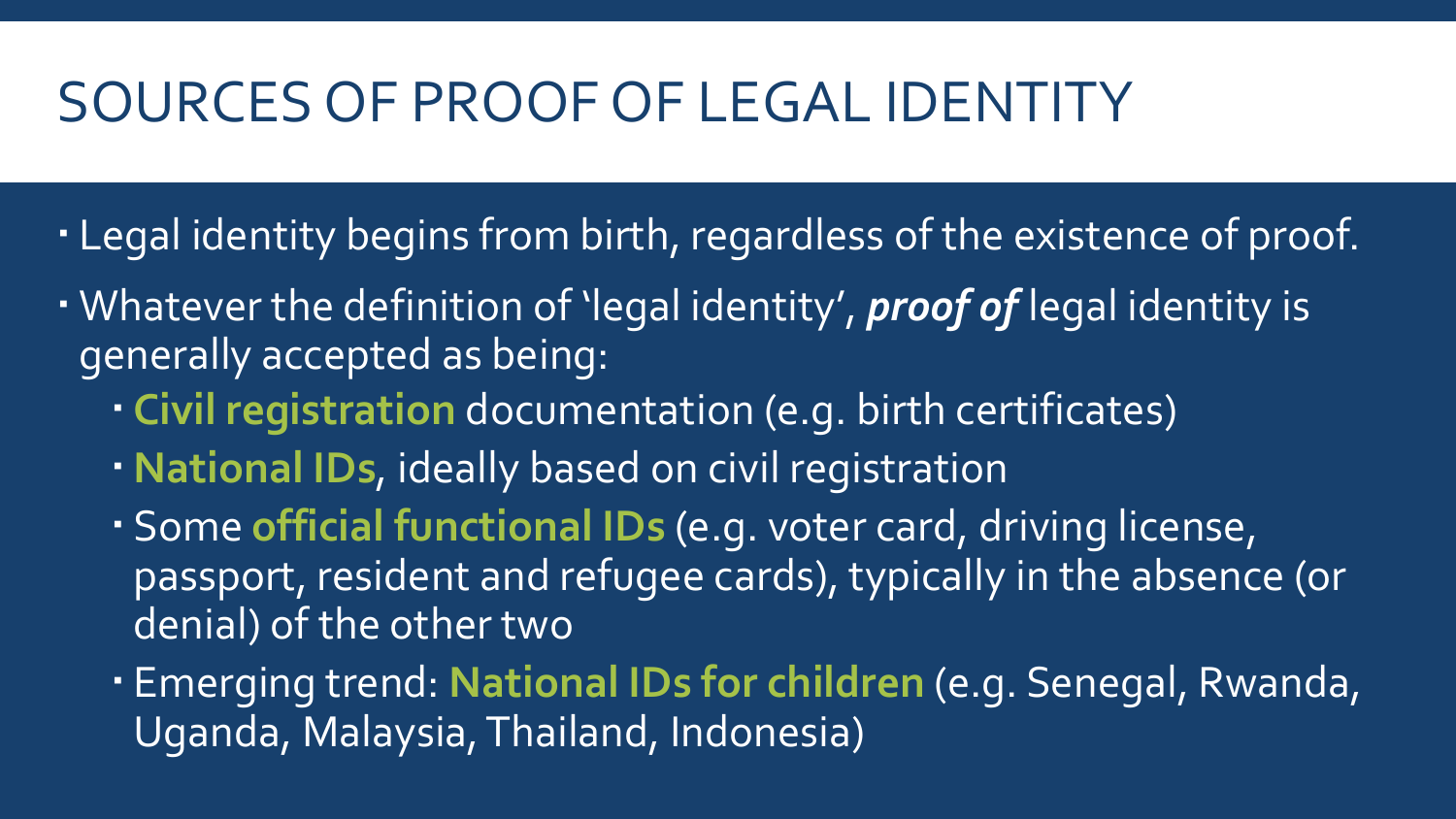## MEASURING PROGRESSTOWARDS SDG16.9

**Target:** *By 2030, provide legal identity for all, including birth registration*

**Indicator (16.9.1):** *Percentage of children under age 5 whose birth is registered with a civil authority*

- Governments obligated to report statistics on progress including disaggregations (e.g. sex, age, rural / urban, wealth quintile, vulnerable groups)
- Current indicator alone is not comprehensive: **it does not measure legal identity for all** (i.e. people over age 5)
- Ambiguity of 'legal identity' creates challenge to develop appropriate indicator, but there is still a need for an additional one
- . ID4D Dataset first attempt to do this globally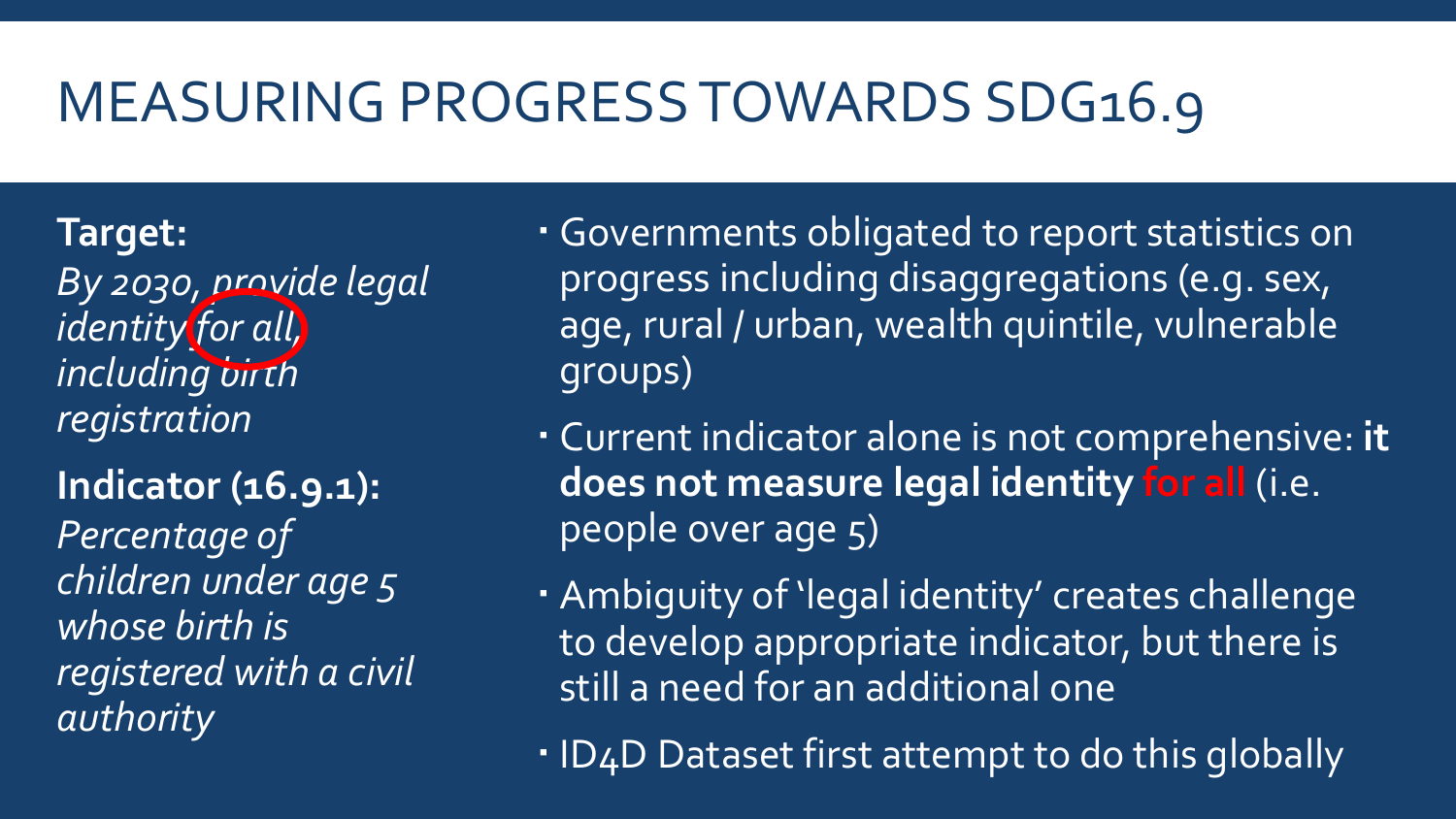## TWO-PRONGEDAPPROACHTO PROVIDING LEGAL IDENTITY FORALL

#### **The Flow** Annual 140 million births globally (Est. 26 million inAfrica unregistered or 65% of the total)

**verified. Establish birth and death occur, which will strengthen the registration to record and document these events as they sustainability of ID systems.**

#### **The Stock** 7.5 billion people on earth

Est. 1.1 billion w/o proof of legal identity (492 million inAfrica or 43% of the total)

**Establish robust and trusted ID systems to register people and provide them with a unique identity and the ability for that to be reliably**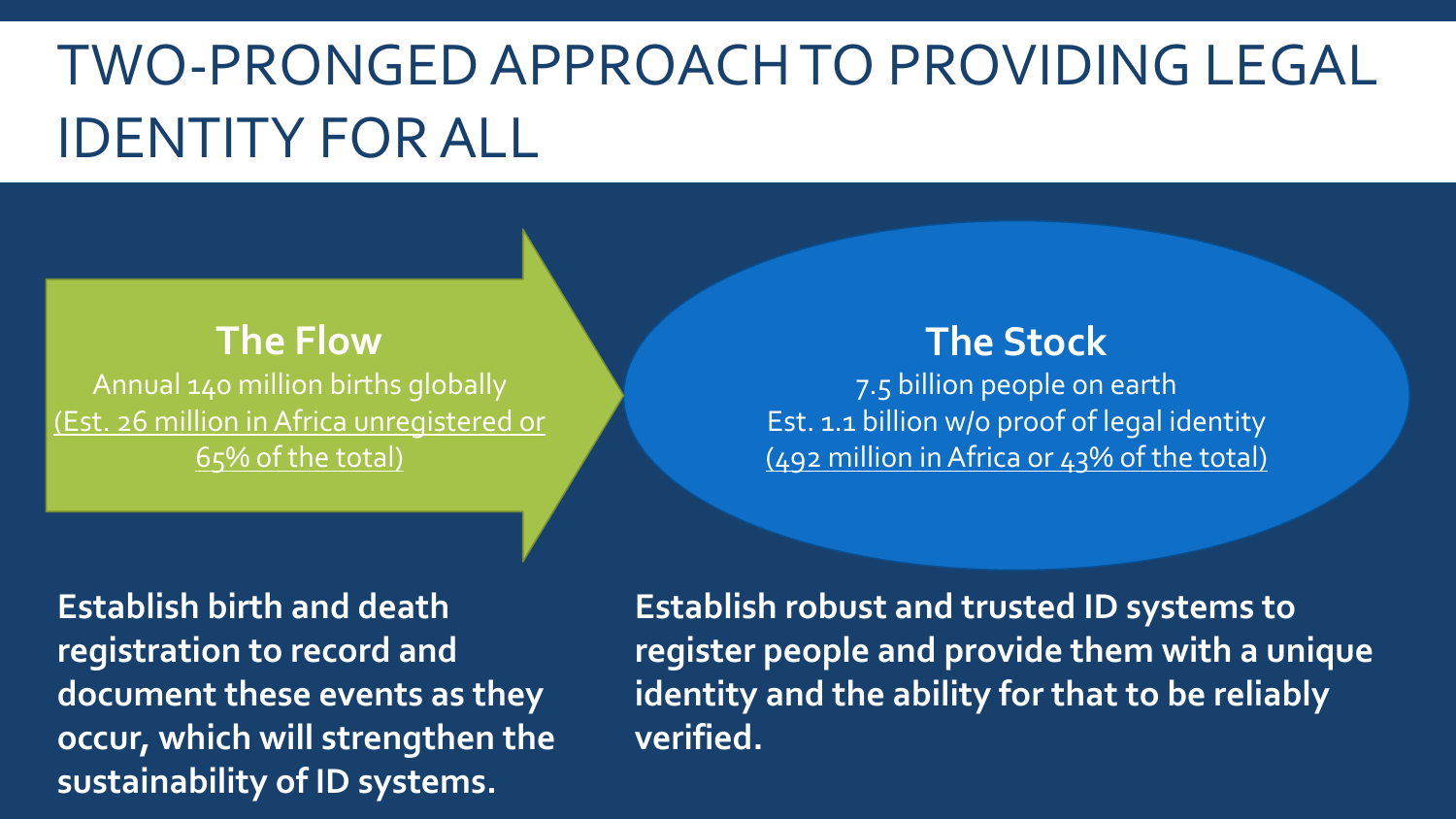#### THE LINK BETWEEN LEGAL IDENTITYANDCRVS

# **ID CR VS**

**Sources of proof of legal identity**